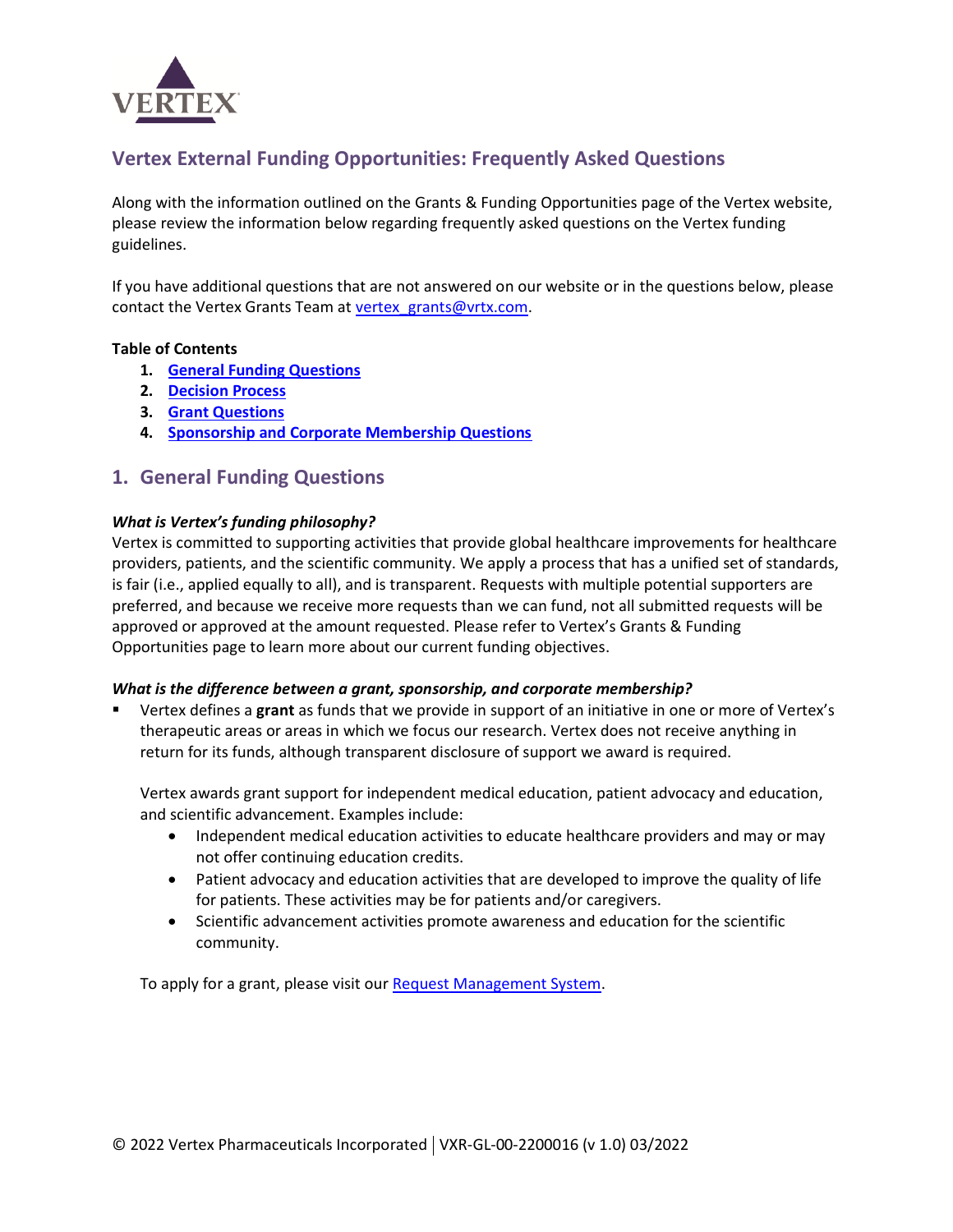

■ Vertex awards **sponsorships** in support of an organization's independent event, meeting, or activity, such as regional, national, or global congresses, runs/walks, or other initiatives where Vertex receives meaningful recognition and "tangible benefits." Sponsorship opportunities should be made available to other potential sponsors, and the value of the benefits should be proportionate to the sponsorship amount. Examples of "tangible benefits" to help you determine whether your funding request is a sponsorship or a grant include: an exhibit booth, an advertisement in a program book, complimentary registrations, or other marketing opportunities.

To apply for a sponsorship, please visit ou[r Request Management System.](https://www.cybergrants.com/vertexpharmaceuticals/quiz)

▪ A **Corporate Membership** is where Vertex provides support to an organization through an opportunity for Vertex to actively participate with the organization's leadership or other corporate members, including networking, attending the organization's meetings, and participating in committees or special interest groups.

To apply for a Corporate Membership, please visit our [Request Management System.](https://www.cybergrants.com/vertexpharmaceuticals/quiz)

## *What is a tangible benefit?*

A tangible benefit is an opportunity that provides a defined value to Vertex, generally in the form of marketing opportunities, such as an exhibit booth or table, registrations to an event, brand recognition, advertisement, or other corporate opportunities.

#### *Is there a limit to how much funding Vertex can provide to one organization?*

Vertex does not have specific limits to the amount of funding that an organization can request. In general, Vertex will not award more than 30% of an organization's total budget within a 12-month timeframe to safeguard the organization's independence.

#### *Is there a funding cap for individual proposals?*

While there are no specific limits to the amount that can be requested, the funding request should represent fair market value for the initiative. In addition to the requested amount for the specific initiative, Vertex will consider the total giving to an organization in relation to the organization's annual operating budget within a 12-month timeframe.

#### *Is there a limit to the number of requests an organization may submit in a year?*

Vertex does not limit the number of requests an organization can submit in a year, unless explicitly stated in the criteria of a specific external funding program, e.g., Circle of Care. Each request will be considered on its own individual merit. Please note that Vertex receives numerous applications and evaluates each application on its merits relative to our funding criteria outlined on the Grants & Funding Opportunities page of the Vertex website and available funds. Organizations may submit multiple requests at one time.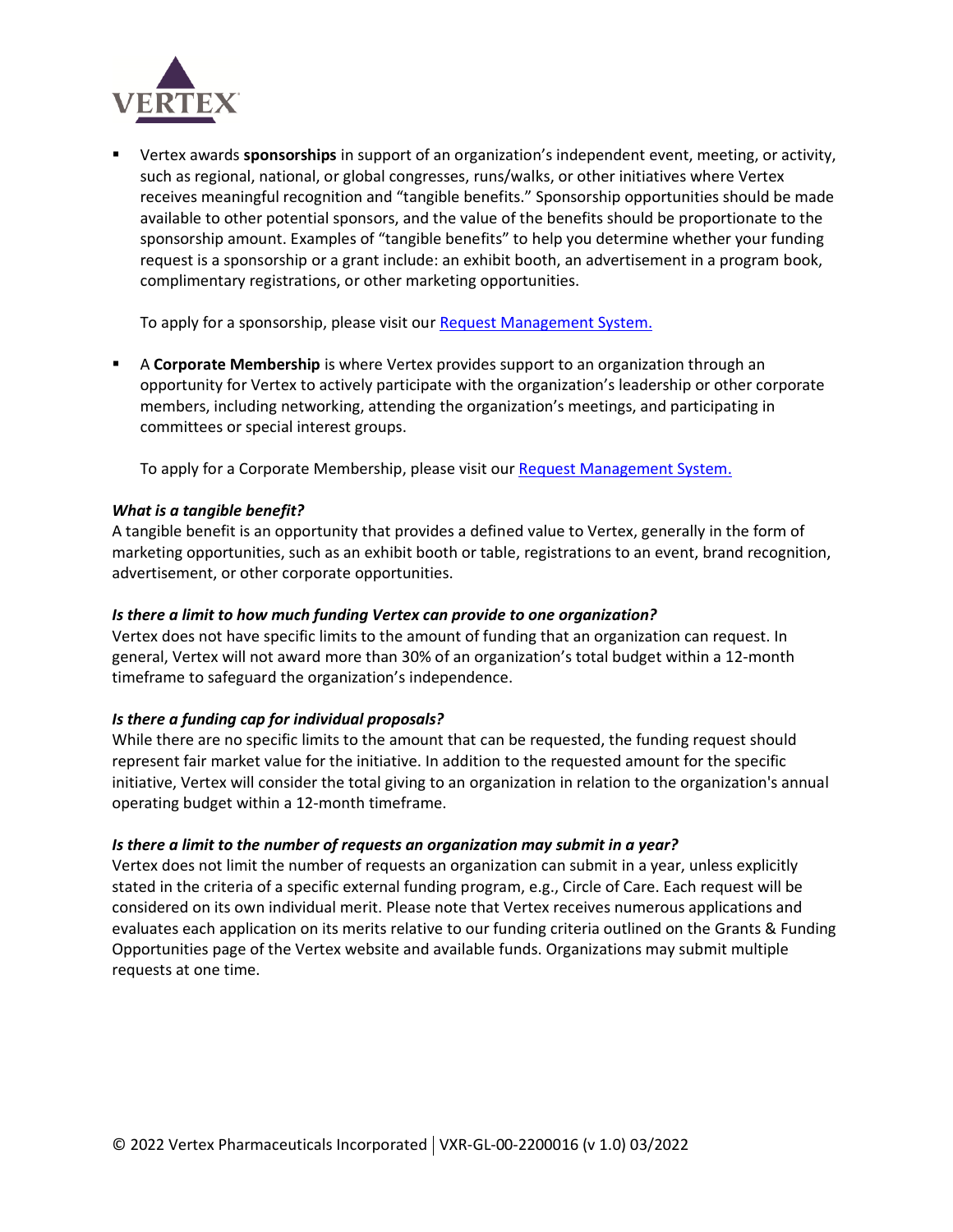

#### *When should I submit my request?*

Vertex has a rolling submission process, but we ask that you submit your request at least 45 calendar days prior to the activity start date, or 30 days prior to the date a decision is needed (for example, if there are printing deadlines). For Continuing Medical Education (CME) satellite symposia, it is recommended that you submit a minimum of 45 days prior to the deadline for the satellite symposium. These timeframes allow Vertex to review all requests and execute agreements for approved requests.

#### *How long will it take for Vertex to review my request once it has been submitted?*

Vertex reviews all requests as quickly as possible, but the time may vary from request to request; however, we generally review requests within 30 days once a submitted application is considered complete. To help minimize the review time, please ensure your request includes all required information at the time of submission and is submitted in English.

To learn about the specific requirements for each application, please go to [section 3 for grants](#page-4-0) and [section 4 for sponsorships and corporate memberships.](#page-6-0)

### *May I submit a request for activities that have already taken place or for expenses that have already been paid?*

No, Vertex cannot support activities that have already started and or expenses that have already been incurred.

#### *Do all requests have to be submitted in English?*

Yes, all requests must be submitted in English. For requests coming in a language other than English, we suggest you send the original version in local language and an English translated version. If you need assistance with translating a request, please contact the Grants Team at vertex grants@vrtx.com.

#### *Is there a standard template I need to complete to submit?*

All funding requests must be submitted through the online portal, but there are no requirements related to formatting or length. Please be sure to complete all required fields within the application submission to assist with the review process.

All requests must be submitted through the Vertex Request Management System. Requests cannot be submitted via email to your internal Vertex contacts or to the vertex grants@vrtx.com email address. If you have any questions about the system or how to register, please contact the Vertex Grants Team for assistance at vertex grants@vrtx.com.

## *What is the difference between "Organization's Total Annual Budget" and "Total Project/Program Budget"?*

"Organization's Total Annual Budget" refers to the organization's overall annual operating expense budget. "Total Project/Program Budget" refers to the total cost of hosting the request (conference, meeting, initiative, etc.).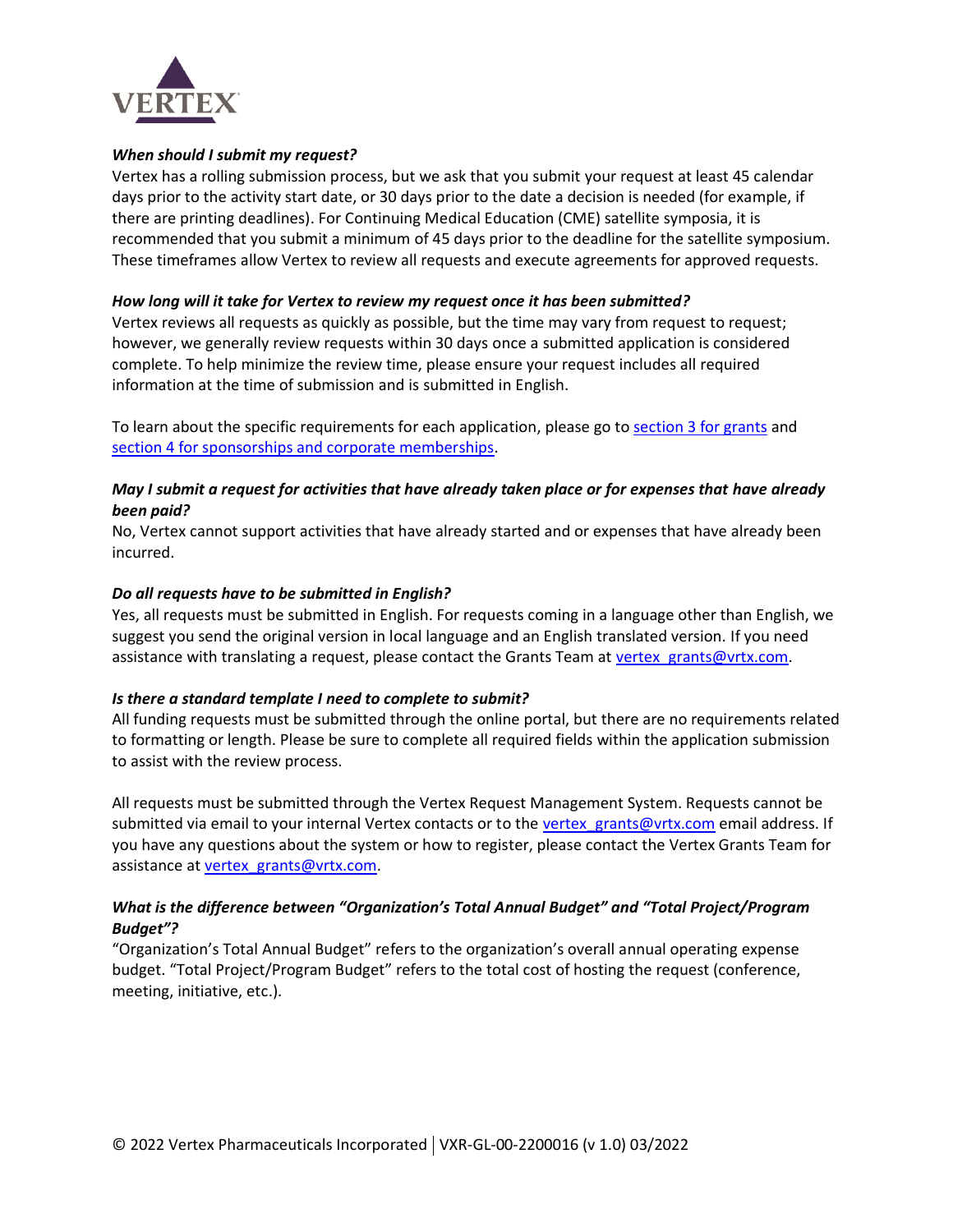

### *Who should be listed as the "Legal Signatory"?*

The Legal Signatory is the person authorized to sign the letter of agreement on behalf of the organization receiving funds.

The Legal Signatory may or may not be the contact for the organization or the submitter of the request. Vertex will not contact this individual without notifying the requestor.

# <span id="page-3-0"></span>**2. Decision Process**

#### *How will I know when a decision has been made on my request?*

The individual who submitted the request will be notified of the decision via email from the Request Management System. A request should be not considered approved until you receive the formal email notification.

## *I received notification from the Request Management System that Vertex approved my request. Can I consider this a commitment and move forward with the supported event/project/program?*

While the Vertex Request Management System has communicated that your request will be supported, this approval is conditional until a Letter of Agreement has been signed by all parties (Vertex, Requestor, and Third-Party Accreditor [if applicable]). Vertex reserves the right to withdraw funding if Letters of Agreement are not signed prior to the program/event date.

#### *Why did Vertex approve my request for an amount that is lower than I requested?*

Vertex understands the need to support the efforts of requesting organizations. However, as Vertex receives many requests, not all requests will be supported at the amount requested.

#### *Why was my request declined?*

Vertex understands the need to support education and initiatives for healthcare professionals, patients, the scientific community, and the public. Please note that Vertex receives numerous applications for funding and evaluates each application on its merits relative to other applications. Vertex may not support a request for the following reasons:

- Request did not meet the required timelines/deadlines
- Request was not aligned to Vertex's funding objectives
- Request was duplicative of other funded activities
- Vertex has limited budget available
- Vertex has already provided 30% of an organization's total annual budget within the last 12 months
- Request did not have a substantive focus on education, scientific advancement, or promoting awareness for the scientific community, HCPs, patients/caregivers, or general public
- Request was out of scope from what Vertex could support in compliance with applicable law, industry best practices and codes, and Vertex policies and procedures
- Request focused on the provision of medical care or for out-of-pocket medical care expenses, including transportation and lodging in connection with the provision of medical care
- Request was to support specific individuals
- Request was for housing or travel for event/program activities or for personal travel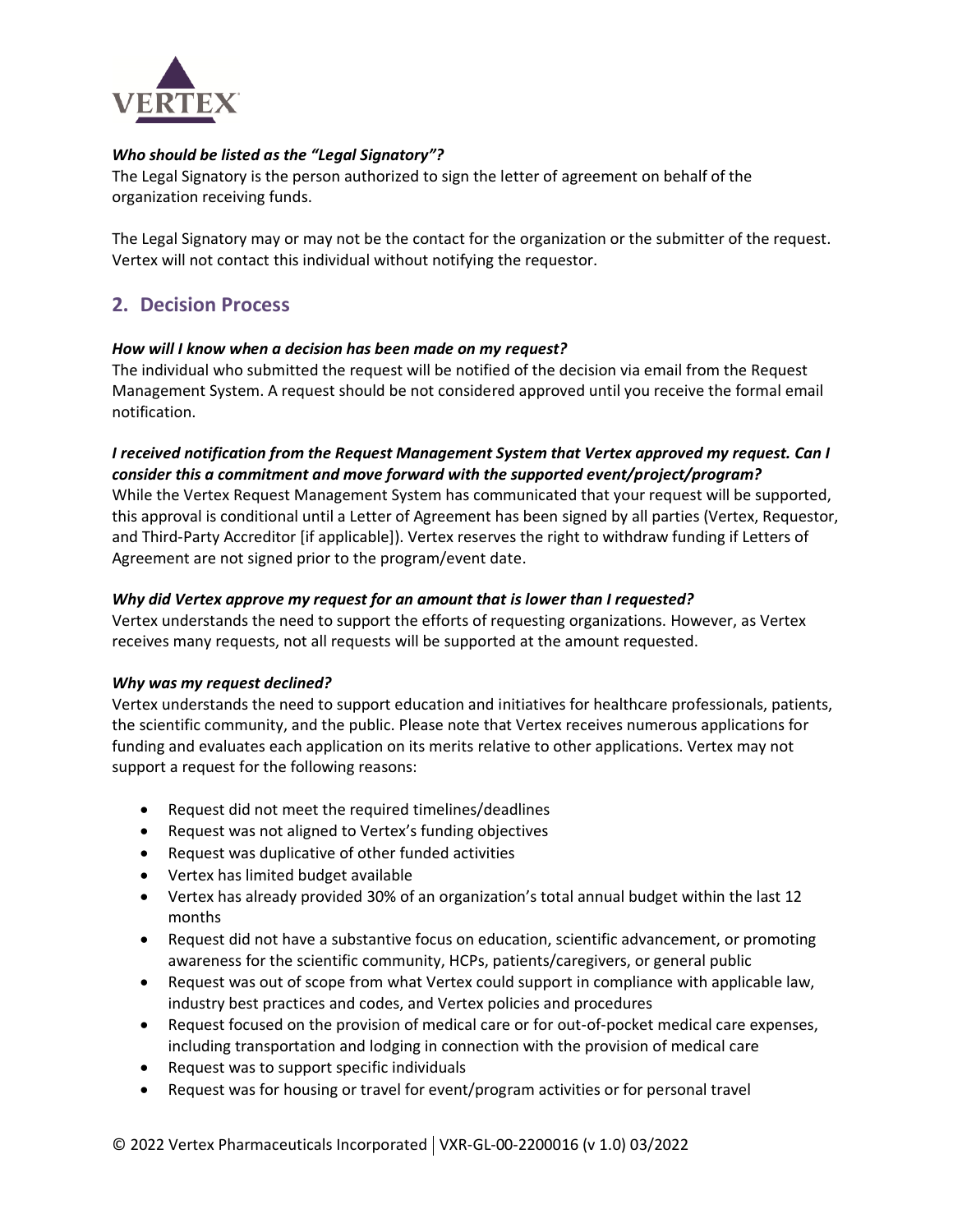

- Request was for Capital campaigns, building funds, or operating expenses (e.g., salaries, benefits, furniture, office equipment, rent, or utilities)
- Request was received after the project has started
- Request was for an activity held in a resort or other lavish venue or location
- Request was to support entertainment or recreation, including spa or resort activities
- Request was for events, projects, programs, or initiatives that are focused on Vertex products, and/or are used to directly influence or advance Vertex's commercial or marketing interests
- Request was for advocacy or lobbying activities directed towards specific legislation
- Request included costs and expenses that do not have an apparent link with the purpose of the request
- Request was an Investigator-Sponsored Study (ISS). To learn more about the ISS program and how to apply, visit the Grants & Funding Opportunities page or contact vrtxissgrants@vrtx.com.

#### *Vertex has approved my request before, so why was it declined this time?*

Vertex receives many requests globally every year, so the funding process is competitive. Each request is evaluated on its individual merit relative to other requests, and is based on funding availability. From time to time, we update and review our policies, and as such, some previously supported requests may no longer be approved. We continually update our Grants & Funding Opportunities page to provide additional information and resources. Please do not consider any requests approved until you have received formal written communication from the Vertex Grants Team.

#### *What should I do if my supported event/activity/project changes after it was approved?*

If the status of a supported request changes from what was submitted in the original request, the organization must immediately inform the Vertex Grants Team at vertex grants@vrtx.com.

# <span id="page-4-0"></span>**3. Grant Questions**

#### *Does Vertex provide unrestricted grants?*

Vertex does not provide "unrestricted grants," which are funds that are not directed to a specific initiative or initiatives or are for general operating expenses. Grant requests must be for a designated initiative, and that is the only purpose for which the grant funds may be used. Vertex will not have control over the content of initiatives supported through a restricted grant.

#### *What criteria does Vertex use to assess grant requests?*

Vertex reviews all requests for the following:

- Alignment to areas of interest
- Project or program format
- Identification of need
- Learning objectives (if an Independent Medical Education ("IME") request)
- Target participants
- Funding amount requested (requests with multiple potential supporters preferred)
- Proposed outcomes (for IME) or impact assessment (for non-IME)
- Reasonableness of budget
- Funding history with the organization, including performance of previously funded activities and total amount awarded within a 12-month timeframe.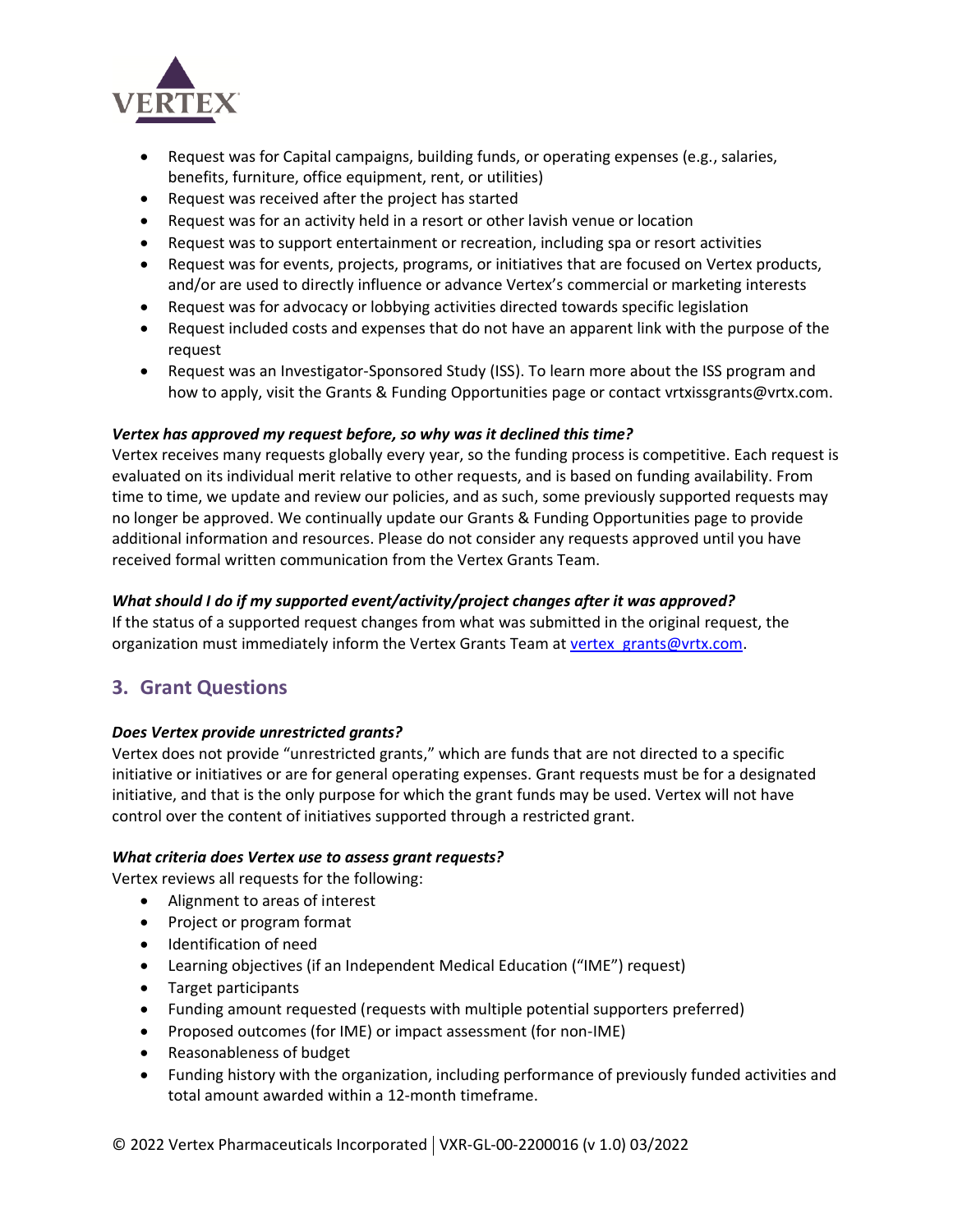

### *Does Vertex accept multi-year grant requests?*

Vertex will accept requests for multi-year initiatives; however, the estimated start and end dates must be clearly defined. Please note that funding for multi-year initiatives may be provided as milestone payments requiring an interim report and budget update.

### *Who can answer any questions I have about the grants process?*

Please contact the Vertex Grants Team with grant-specific questions to protect the independence of the grant review process and maintain approvability of the grant. The Grants Team oversees the review process and are best able to answer any questions you may have, including status of a request and which application best aligns with your request.

## *I'm submitting a grant request. What documents are required?*

The following attachments must be provided, at a minimum:

- 1. Letter of Request
- 2. Gap Analysis/Needs Assessment (required for IME grant requests only)
- 3. Learning Objectives (required for IME grant requests only)
- 4. Agenda/Activity Overview
	- For an event, this may be just an agenda including a needs assessment. For a project, a comprehensive proposal, including description of your program or project and a summary of how the requested funding will be used is required.
- 5. Outcomes Analysis Plan
- 6. Project/Program Budget
	- The project/program budget should be detailed, with a breakdown of costs for each line item, a clear explanation of the units, and the total cost. Budget costs should be reasonable and customary, within fair market value, proportionate to the type and length of activity or project, and in compliance with applicable, laws, codes, and regulations. The budget should also list anticipated income from other sources, including additional financial support, advertising income, or registration fees.
- 7. Annual Budget or Form 990 (required for non-IME grant requests only)
	- The Annual Budget is the total operating budget for your organization, including overall income and expenses.
- 8. W8/W9
	- If you are a US organization, submit a W9, and if you are an ex-US organization, you must submit a W8. If you need a copy of the form or assistance with completing it, please contact vertex grants@vrtx.com.
	- W-8 forms are Internal Revenue Service (IRS) forms that foreign businesses must file to verify their country of residence for tax purposes, certifying that they qualify for a lower rate of tax withholding.
- 9. Accreditation Certificate (if activity is accredited, and required for IME grant requests only)
- 10. Honorarium and Reimbursement Policy (required for IME grant requests only)
	- This policy should outline how your organization compensates planners, speakers, and/or authors of an educational activity and reimburses any expenses the planners, speakers, and/or authors incur traveling to the educational activity. If your organization does not have a policy, please upload a document that indicates that no policy exists.
- 11. Industry Attendance Guidelines (required for IME grant requests only)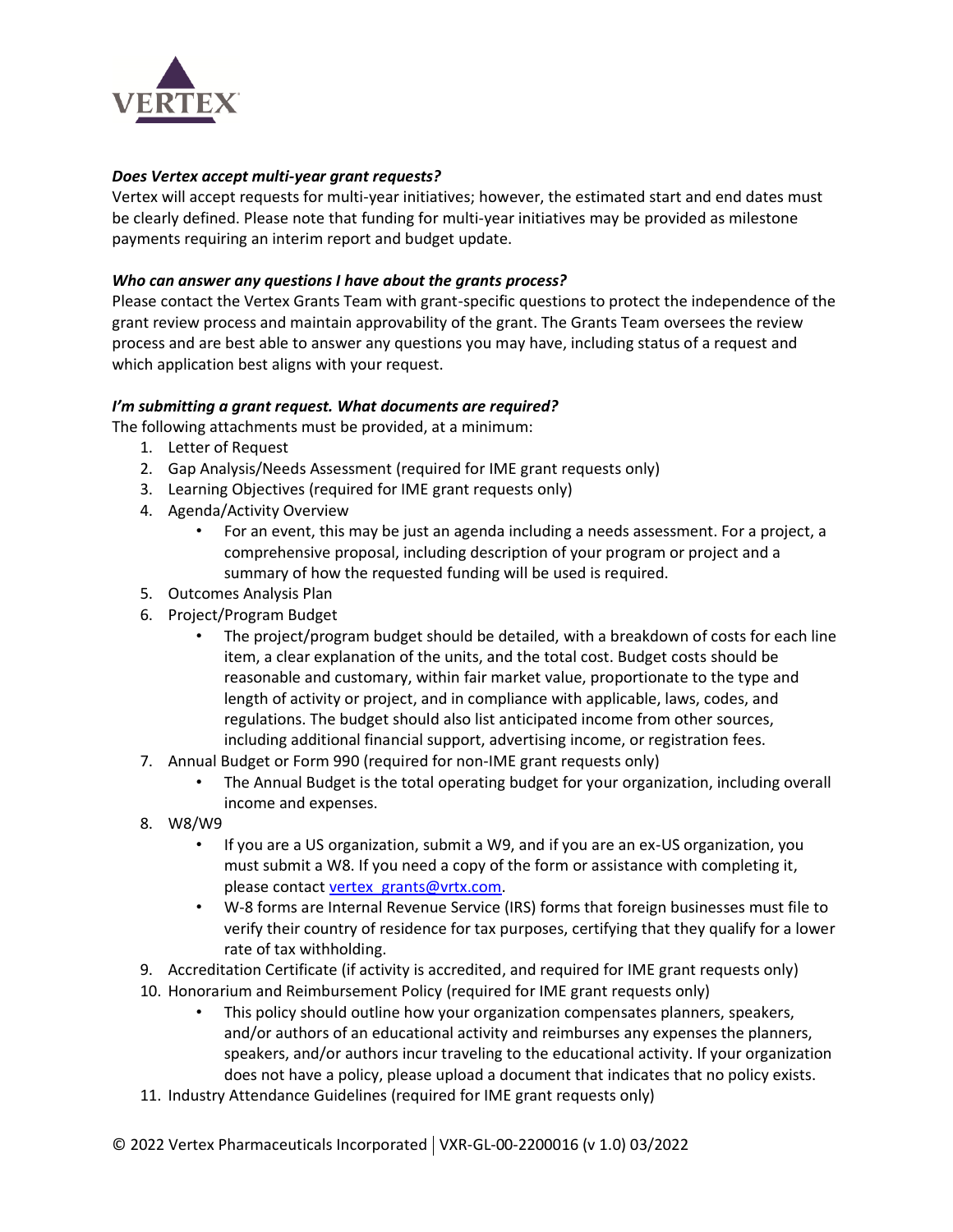

- This document should outline the rules that industry employees must follow if attending the educational activity. If your organization does not have industry attendance guidelines, please upload a document that indicates no guidelines exist.
- 12. Board of Directors

If you have any questions about any of the required attachments, contact vertex grants@vrtx.com.

#### *What do we need to include in our grant budget?*

Budgets must be limited to a reasonable estimate of the cost of the funded activities. A budget template should include:

- Full program/project cost.
- Proportion of the program/project requested to be funded by Vertex.
- Program/project details broken down by major categories (e.g. costs associated with program/project development, program/project delivery, venue charges, enduring material costs) and per-person costs for any transfers of value to attendees, faculty and staff (e.g., honoraria).

A budget template is available as needed, but it is not required for any grant requests. If you would like a copy of the budget template, please email vertex grants@vrtx.com.

#### *What is required for a grant reconciliation?*

Upon completion of the initiative, as outlined in the Letter of Agreement, the organization shall provide the following information:

- Detailed report of the initiative.
- IME grants require additional outcomes, including an analysis of learner change data.
- Proof that Vertex's support was disclosed appropriately.
- A reconciliated budget, outlining how Vertex's funds were spent.
- Any items that would constitute a transfer of value.

The reconciliation report will be sent to the organization from the Vertex Request Management System the day after the grant period ends.

# <span id="page-6-0"></span>**4. Sponsorship and Corporate Membership Questions**

#### *Can I discuss my sponsorship and/or corporate membership with my Vertex contact?*

Yes, you may discuss your sponsorship request with your Vertex contact. Please note your Vertex contact cannot provide verbal or written approval, and all requests must be formally submitted through th[e Vertex Request Management System](https://www.cybergrants.com/vertexpharmaceuticals/quiz) before a final decision can be communicated.

# *If a for-profit conference organizer is arranging a sponsorship opportunity on behalf of a non-profit organization or society/association, who should register in the system?*

If the sponsorship agreement will be between all three parties (Vertex, the for-profit conference organizer, and the non-profit society/organization), please have the organization that will receive the funds register in the system. It is up to the conference organizer and non-profit to determine who should submit the sponsorship request.